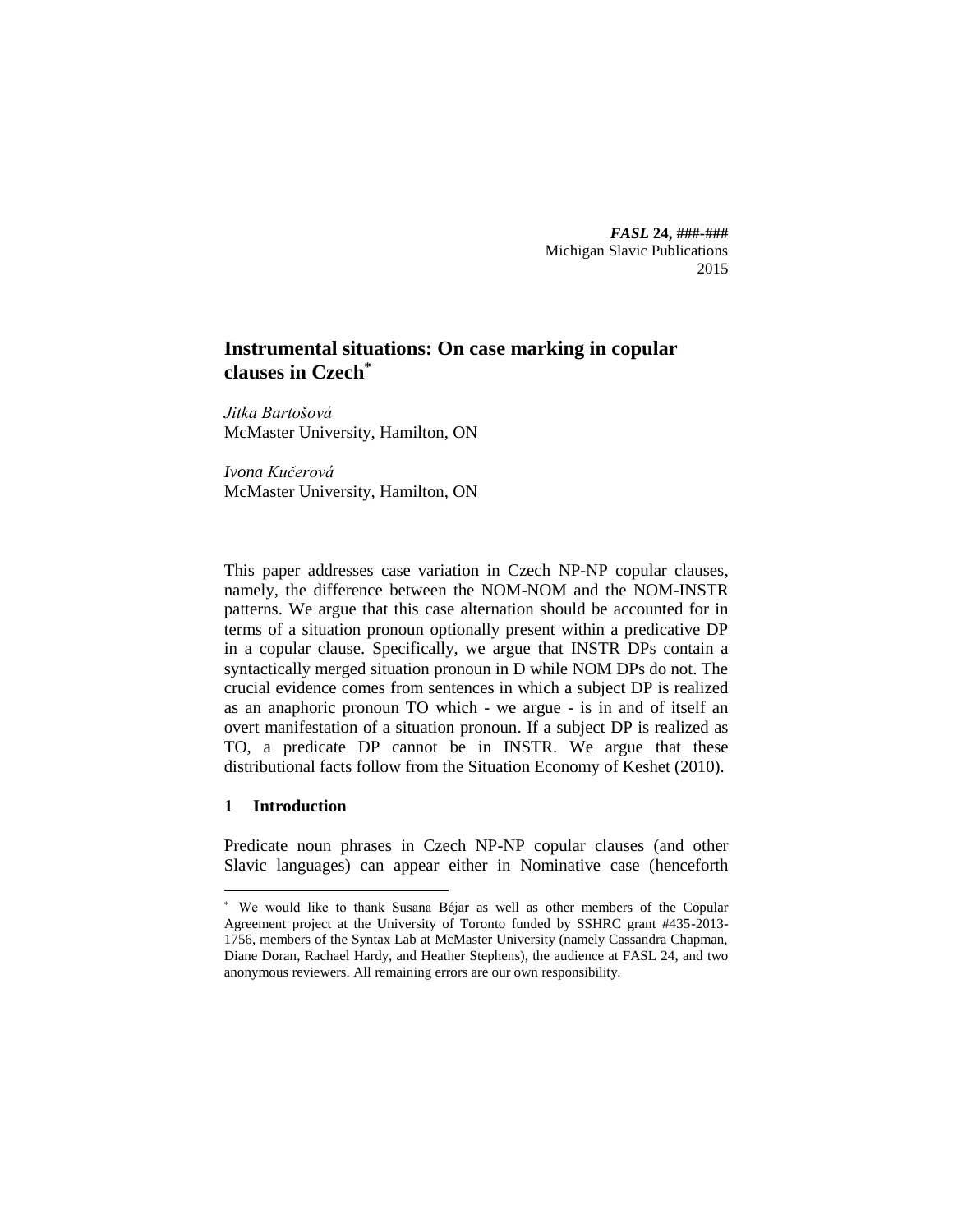NOM) or in Instrumental case (henceforth INSTR). While one of the  $NPs<sup>1</sup>$  in a copular clause must be in NOM, the other one may be in INSTR (Kopečný 1958, Uličný 2000), see (1).

(1) Hana byla zpěvačka /zpěvačkou. Hana was singer $_{\text{NOM}}$  /singer $_{\text{INSTR}}$ 'Hana was a singer.'

Both NOM and INSTR are possible in (1) and similar examples, however, there are copular clauses in which both NPs must be in NOM. The example in (2) shows one such environment. Examples similar to (2) are going to be crucial for our analysis.

(2) Byla to zpěvačka /\*zpěvačkou. was it singer $_{\text{NOM}}$ /singer $_{\text{INSTR}}$ 'She was a singer.'

 $\overline{a}$ 

Since NOM is more frequent than INSTR, Uličný (2000) proposes to analyze NOM in Czech copular clauses as a default case and INSTR as a marked case.

Even though copular clauses in which INSTR is preferred over NOM are rare, they do exist. As we see in (3), noun phrases like *příčina* 'cause' appear more often in INSTR than in NOM. We will address copular clauses with nouns like *příčina* later in our analysis as well (section 4).

<sup>&</sup>lt;sup>1</sup> We will not be particularly consistent while using the labels NP and DP. The convention in the syntactic literature on copular clauses is to use NP, while the relevant semantic literature talks about DPs. The literature disagrees on the diagnostics that would tease apart DPs from NPs. The problem is that, despite some proposals to the contrary (Winter 2001, a.o.), it is not clear what the mapping between the syntactic structure and its semantic interpretation is. Furthermore, not even the presence of overt 'determiners' cuts the pie clearly; see, for instance, Partee 1986, Rothstein 2012, and Kučerová 2014 for arguments that in English 'the NPs' — but not proper names — can be semantically predicates. We assume that there is a connection between D and a referential index-like function (Winter 2001, Borer 2005). But there might be structural differences between argumental DPs and DPs in copular clauses (for instance, in head-movement properties). Irrespective of what the exact structure of these phrases turns out to be, proposals such as that of Pereltsvaig (2007) that make a tight connection between the NP/DP distinction and case assignment/interpretation do not seem to be accurate.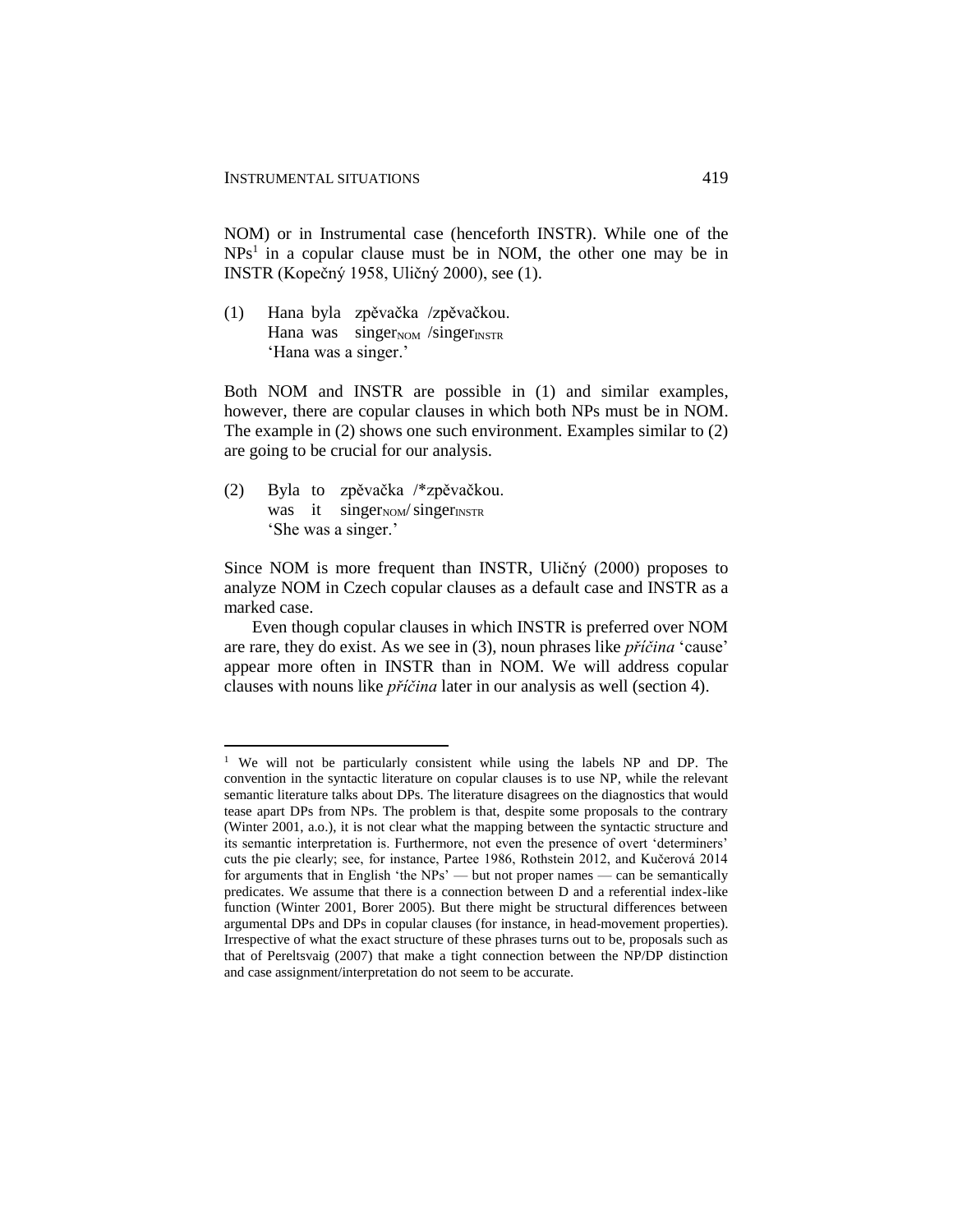(3) Matka byla ???příčina /příčinou rozvodu. Mother was cause<sub>NOM</sub> /cause<sub>INSTR</sub> of-divorce 'Mother was the cause of the divorce.'

The distribution of NOM versus INSTR has been widely studied in Slavic languages. Most existing proposals concern Russian and Polish. In sections 1.1 and 1.2 we will lay out the basic facts of the syntactic distribution of INSTR in Russian, Polish, and Czech copular clauses and discuss their differences. As we will see, while Russian and Polish morphosyntax of copular clauses is similar, Czech is rather different.

#### *1.1 Syntactic distribution*

In Russian and Polish, the distribution of case in NP-NP copular clauses correlates with the form of the copular verb. In Russian, if the copula is null, both NPs must be in NOM:

|     |    | (4) a. Vera asistent.                      |
|-----|----|--------------------------------------------|
|     |    | Vera assistant $_{\text{NOM}}$             |
|     |    | 'Vera is an assistant.'                    |
|     | h. | * Vera asistentom.                         |
|     |    | Vera assistant <sub>INSTR</sub>            |
|     |    | 'Vera is an assistant.' (Matushansky 2007) |
| (5) |    | Russian:                                   |

If the copula is null both NPs must be in NOM (Matushansky 2007)

Polish has a verbal copula *jest* 'is' and a nominal copula *to*. Only the verbal copula is compatible with a NP in INSTR (6a). The nominal copula requires the NOM-NOM pattern, irrespective of whether or not the verbal copula is present as well (6b,c).

- (6) a. Jan jest moim najlepszym przyjacielem. Jan is  $\frac{my}{m}$  best friend  $\frac{mSTR}{mST}$ 'Jan is my best friend.'
	- b. Jan to mój najlepszy przyjaciel. Jan PRON my best friend $_{NOM}$ 'Jan is my best friend.'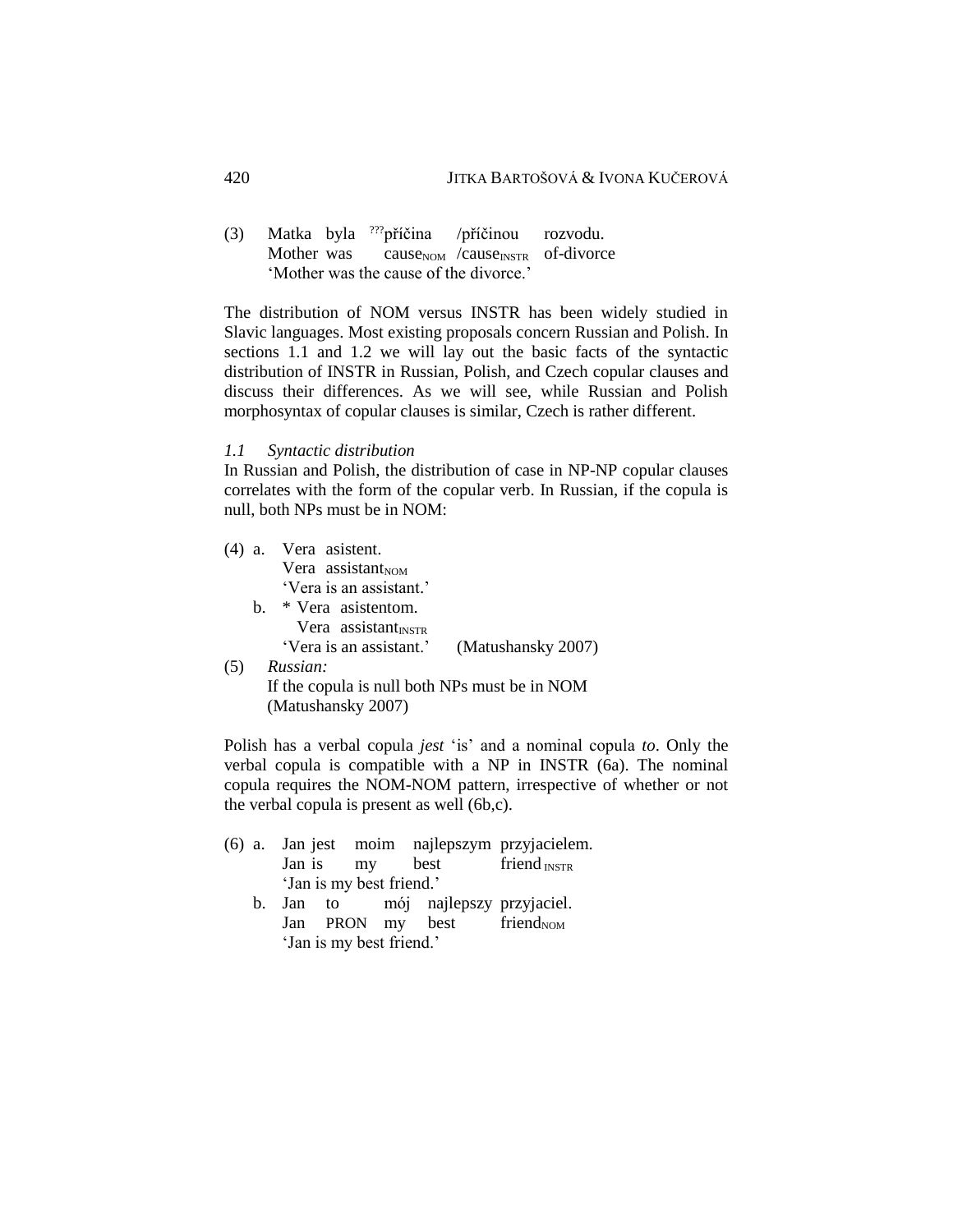$\overline{a}$ 

| c. Jan to                             |  |  |  |  | jest mój najlepszy przyjaciel.            |
|---------------------------------------|--|--|--|--|-------------------------------------------|
|                                       |  |  |  |  | Jan PRON is my best friend <sub>NOM</sub> |
| 'Jan is my best friend.' (Citko 2008) |  |  |  |  |                                           |

(7) *Polish:* If the copula is pronominal, both NPs must be in NOM<sup>2</sup> (Citko 2008)

Crucially, in Czech there are no clear one-way implications between the form of the copula and the case assignment. Copular clauses require a finite copular verb, and the form of the copula is the same in both the NP-NP and the NP-INSTR patterns.

Interestingly, only the NP that must be in NOM triggers phi-feature agreement on the copula. We will call this NP 'NP1'. As we can see in (8), irrespective of the word order, the copula must agree with *Susana*, that is, the invariantly NOM NP. The other NP that may vary in case never triggers agreement (8c). We will call this other  $NP 'NP_2'$ .

- (8) a. Susana byla vítěz /vítězem závodu.  $S$ usana<sub>F.NOM</sub> was<sub>F</sub> winner<sub>M.NOM</sub>/winner<sub>M.INSTR</sub> of-race 'Susana was the winner of the race.'
	- b. \* Susanou byla/byl vítěz /vítězem  $S$ usana<sub>F.INSTR</sub> was<sub>F</sub>/was<sub>M</sub> winner<sub>M.NOM</sub>/winner<sub>M.INSTR</sub> of-race závodu. Intended: 'Susana was the winner of the race.'
	- c. \* Susana byl vítěz /vítězem závodu.  $S$ usana<sub>F.NOM</sub> was<sub>M</sub> winner<sub>M.NOM</sub>/winner<sub>M.INSTR</sub> of-race Intended: 'Susana was the winner of the race.'

Thus, in Czech, the only immediately observable morphosyntactic restriction is the correlation between case invariability and the ability to trigger agreement. Since there are no additional morphosyntactic restrictions, it is important to investigate the semantic properties of these

<sup>2</sup> In fact, the same holds for Russian pronominal copula *eto*. The NOM-INSTR pattern is impossible in copular clauses containing the pronominal *eto* instead of a verbal copula (Markman 2008).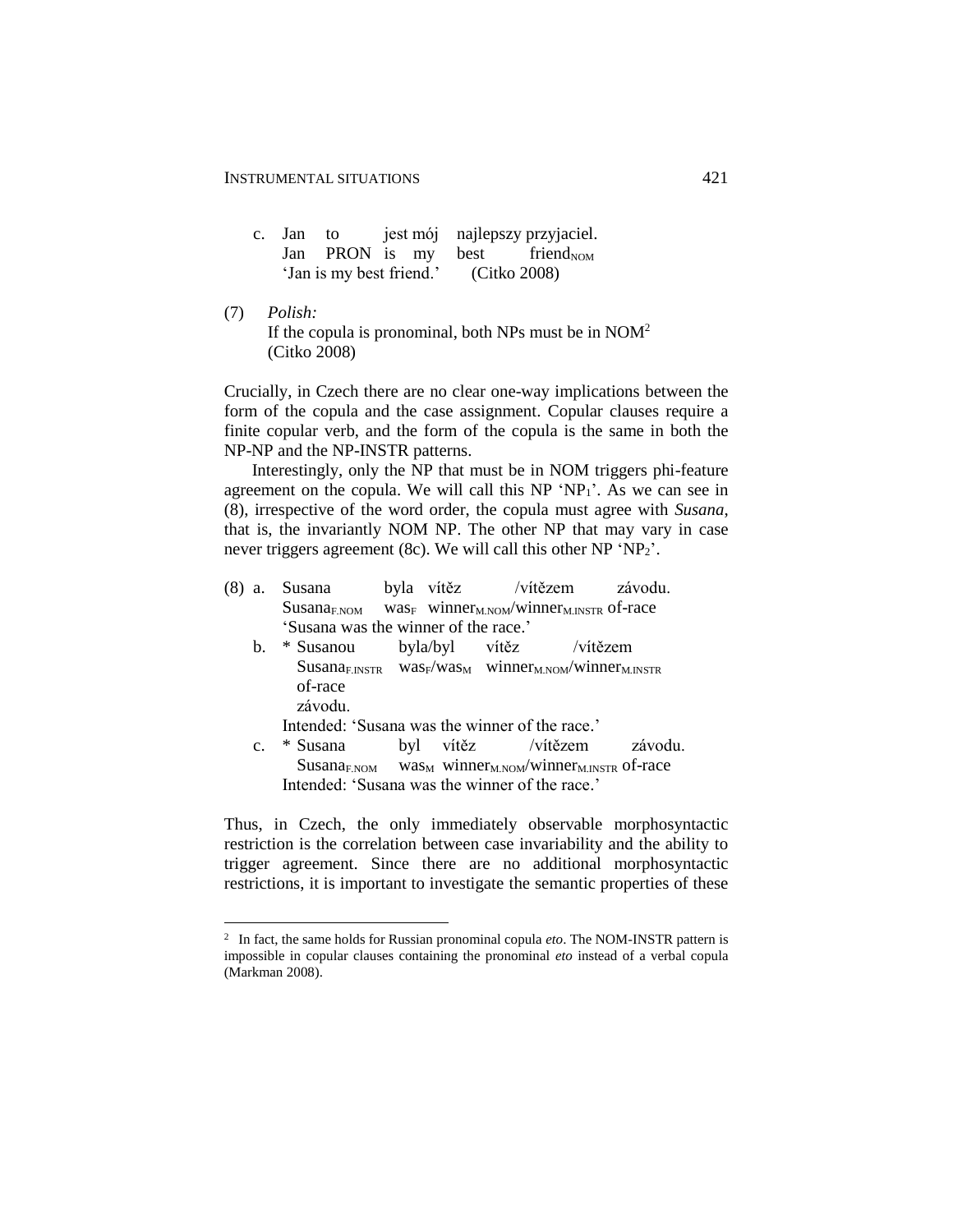two case patterns as well.

### *1.2 Semantic restrictions*

Even though the difference is rather subtle in most contexts, the NOM-NOM copular clauses and their NOM-INSTR counterparts are not semantically identical (Kopečný 1958, Uličný 2000). The semantic difference is reminiscent of the individual-level versus stage-level distinction, respectively (Carlson 1977, Kratzer 1995, Geist 1999, Filip 2001, a.o.). However, as pointed out by Geist (1999) and Filip (2001) for Russian, this cannot be the correct characterization of the distinction because purely individual-level predicates such as 'a doctor's daughter' may appear both in NOM and INSTR, as in (9), modeled after Geist (1999).

(9) Petra je dcera /dcerou lékaře. Petra is daughter $_{\text{NOM}}$ /daughter $_{\text{INSTR}}$  of-doctor 'Petra is a doctor's daughter.'

As explicated by Geist (2007), a more precise formulation of the semantic difference between NOM and INSTR is that INSTR is more likely to be used as a description of a situationally restricted property, such as employment, while NOM describes a more general property of the NP. In most cases, speakers tend to accept both case forms (Uličný 2000). However, if the context is appropriately restricted, the difference emerges. For instance, in (10), the context is restricted to a specific roleplaying situation. Consequently, only INSTR is plausible as it restricts the predicate to the role-playing temporal interval. Thus little Johnny is understood as the store manager only during the temporally restricted role-playing situation. In contrast, NOM is odd because it makes Johnny the store manager even outside of the role-playing situation.

- (10) Scenario: Children role-playing in kindergarten.
	- a. # Honzík byl ředitel obchodu. Honzík was manager<sub>NOM</sub> of-store Intended: 'Honzík's (little Johnny's) role in the kindergarten play was a store manager.'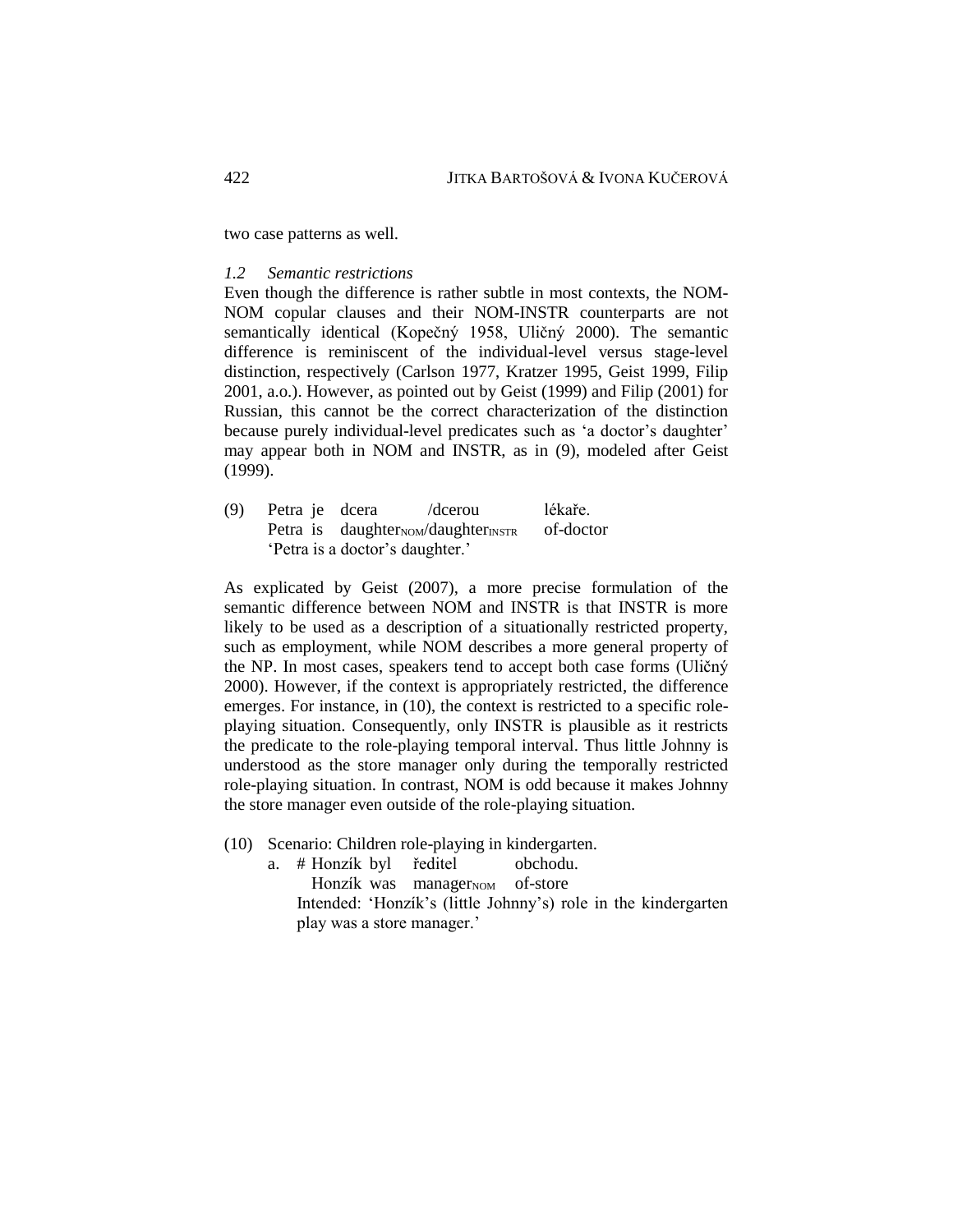b. Honzík byl ředitelem obchodu. Honzík was manager $_{\text{INSTR}}$  of-store 'Honzík's (little Johnny's) role in the kindergarten play was a store manager.'

In the next section we will review some existing proposals. We will show that they are not empirically adequate for Czech, as they rely on a morphosyntactic make-up which is absent from the language. Consequently, a new proposal is needed.

#### **2 Previous proposals**

There are two families of existing proposals for the case alternation in Slavic. One accounts for the case alternation by manipulating the syntactic properties of the extended verbal projection, while the other puts the burden on the syntax-semantics and pragmatics interface.

The first family of the existing proposals (Bailyn 2001, Baylin and Rubin 1991, Matushansky 2008, Pereltsvaig 2007, Franks & Pereltsvaig 2004) accounts for the case distribution morphosyntactically. The core idea of these proposals is based on the one-to-one correlation between the form of the copula and the case assignment in Polish and Russian, discussed in section 1.1.

According to Bailyn (2001), the case alternation corresponds to different case-assigning properties of a copular verb (Pred head). He argues that in NOM-NOM copular clauses both NOMs are assigned by T. In contrast, in NOM-INSTR copular clauses NOM is assigned by T and INSTR is assigned by the Pred head. The intuition is that the Pred head in NOM-INSTR clauses behaves like a transitive verb and assigns INSTR in the same way that a transitive verb assigns case to its complement. In NOM-NOM clauses, the Pred head does not have caseassigning properties.

Authors such as Matushansky (2000) and Markman (2008) take seriously the semantic distinction and argue that the spatiotemporal restriction associated with INSTR requires either an aspectual projection (Matushansky 2000), or a form of eventive predication (Markman 2008).

Geist (2005) agrees with the above mentioned syntactic analyses in that if an NP is in NOM or in INSTR, then each case corresponds to a distinct predicate phrase. The NOM NP agrees in case with the subject of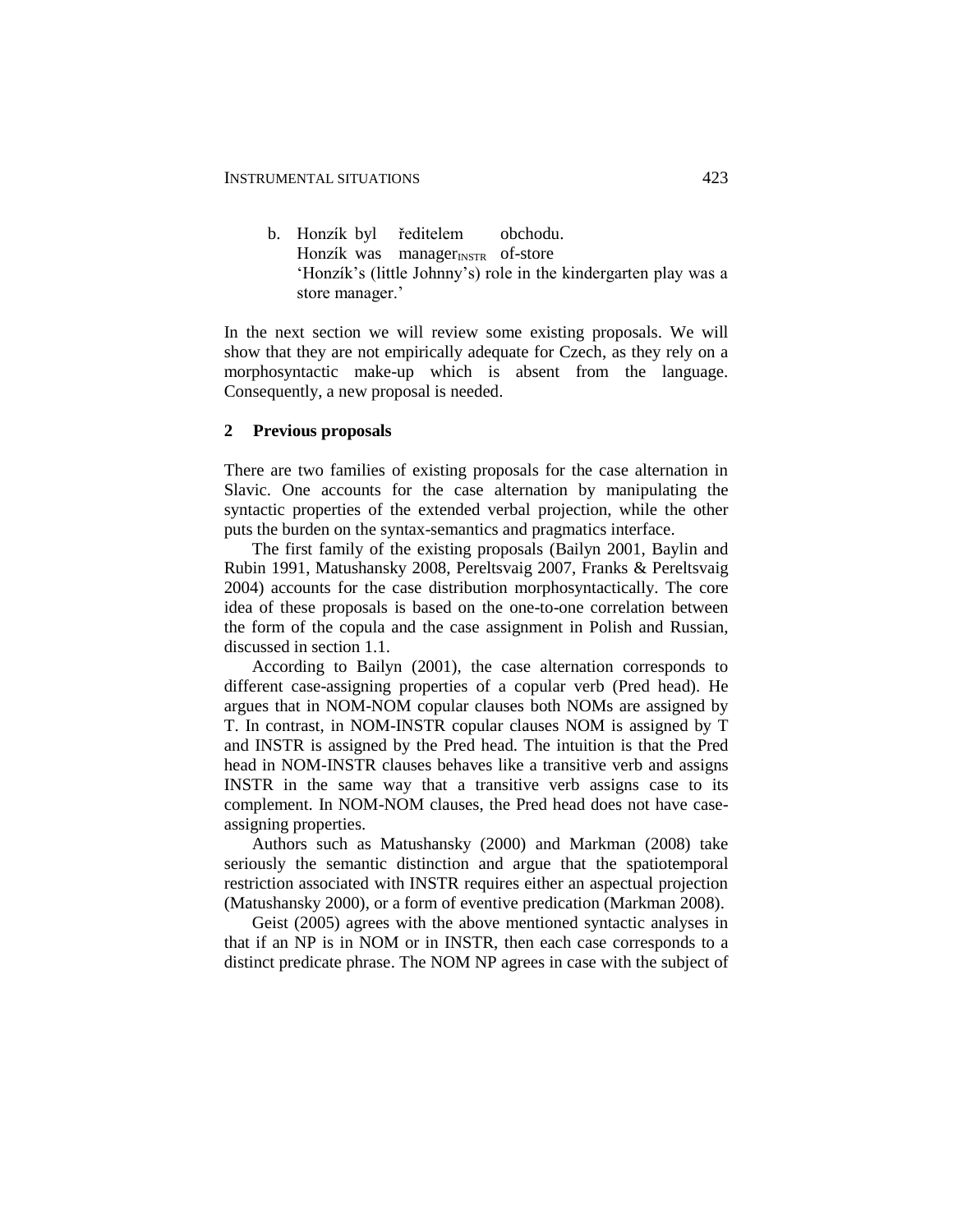the copular clause. The INSTR NP corresponds to an extended predicative projection where the Pred head bears an unchecked INSTR feature. Geist, however, departs from the other proposals in arguing that the unchecked INSTR feature on the Pred head contains a specificity presupposition that links the INSTR NP to a specific topic situation. In contrast, there is no specificity presupposition in NOM. That is, there is no Pred Head that would bear the case feature related to the presupposition.

The problem with these proposals is that they do not straightforwardly extend to Czech, as Czech lacks the one-way implications between copula and case attested in Polish and Russian. Furthermore, as we will see in section 3.2, in Czech there are non-trivial interactions between  $NP_1$  and  $NP_2$ , if  $NP_1$  is realized as an anaphoric pronoun TO ('it' or 'that'). Even though these constructions are restricted to a specific topic situation, their case pattern must be NOM-NOM. This is unexpected under the existing proposals because they predict an interaction between the copula and the NP2, but no interaction between the two NPs. To account for this problem, we will adopt Geist's insight about topic situations but we will argue that the locus of the situational restriction is within the NP itself and not in the extended predicative projection.

#### **3 The Proposal**

#### *3.1 Towards the analysis*

The motivation for the analysis to be proposed in section 3.3 comes from a seemingly rather different set of facts, namely, the definiteness marking in Bavarian German. Bavarian German has two morphologically distinct definite articles (Ebert 1971, Krifka 1984, Schwager 2007, Schwarz 2009). The examples in (11) from Schwager (2007) demonstrate their semantic properties. The strong article in the question 'Do you know who the speaker is?' inquires about a general property of a speaker who, for example, stands in front of us but we do not know anything about her (her name, affiliation, etc.). The weak article presupposes the existence of a specific referent but we do not know who the referent is. For instance, this question could be used in a conference setting if we did not know who is scheduled as the next speaker. Interestingly, as we can see in (12), the syntactic distribution of the strong article in copular clauses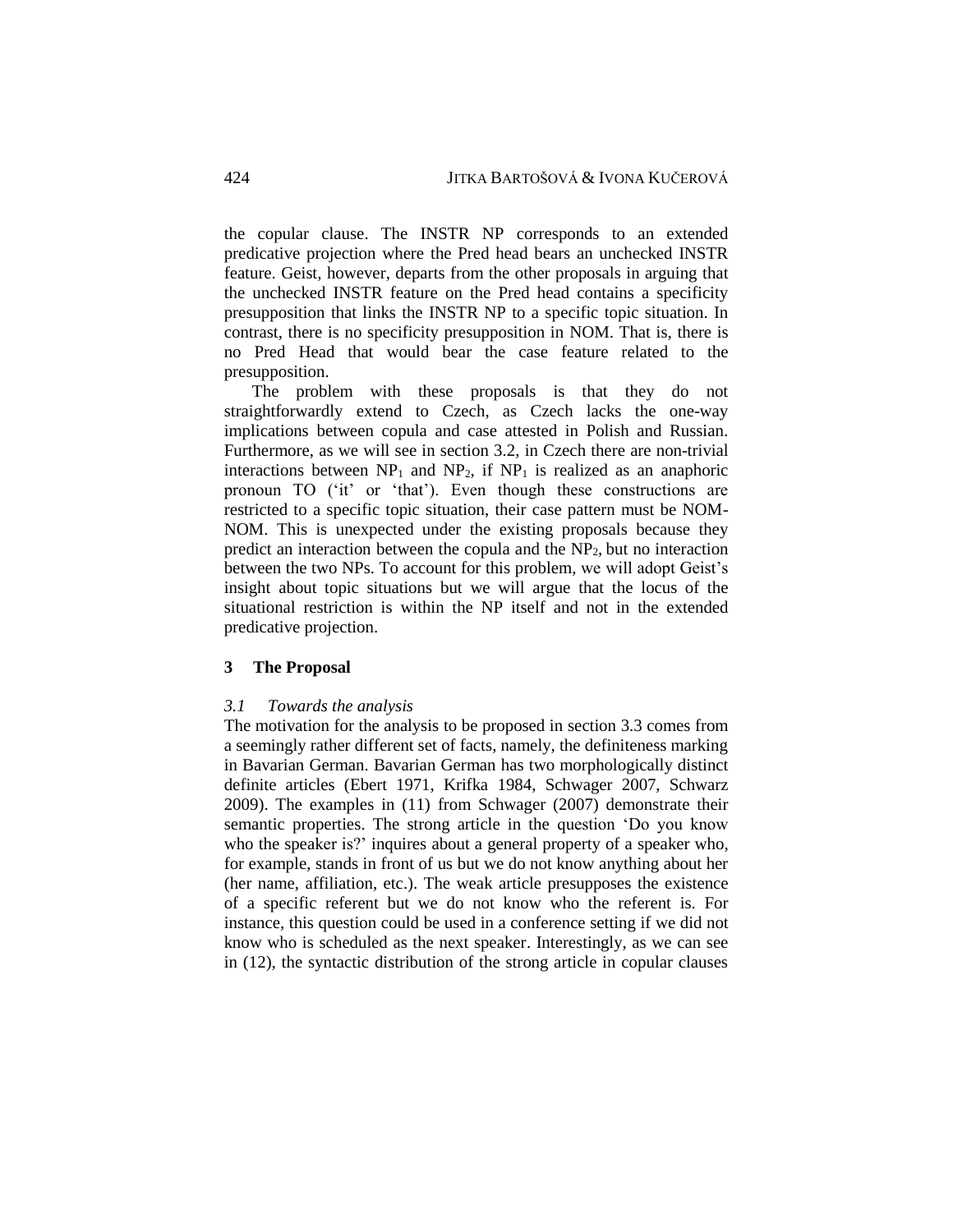corresponds to NOM in Czech, and the distribution of the weak article corresponds to INSTR.

(11) Wast du wea dea/da Redna is? know you who the  $k$ the speaker is thes: 'Do you know who this speaker is (what's his name/affiliation/…)?' thew: 'Do you know who is going to speak (e.g. in the next slot)?' (12) a. Kdo je ten řečník? who is that speaker $_{\text{NOM}}$  $\sim$ the<sub>s</sub>: 'Do you know who this speaker is (what's his name/affiliation/…)?' b. Kdo je tím řečníkem? who is that speaker $_{\text{INSTR}}$  $\sim$ the<sub>w</sub>: 'Do you know who is going to speak (e.g. in the next

Crucially, both in Czech and Bavarian German, the semantic difference is morphosyntactically localized within the DP. In Bavarian, the semantic distinction affects the morphosyntax of D itself (or its specifier (Kučerová and Hardy 2014)) and it is not likely to depend on a Pred head. We will use this similarity between Czech and Bavarian German to motivate our analysis of the Czech case alternation as a reflex of a situation pronoun within a DP. The evidence, to be discussed in the next section, comes from copular clauses with anaphoric pronoun TO.

### *3.2 TO-copular clauses*

slot)?'

The Czech demonstrative pronoun TO can refer to antecedents of any gender and number even though it is invariably N.SG (Bartošová & Kučerová 2014). Crucially, if TO is an  $NP<sub>1</sub>$  in a copular clause,  $NP<sub>2</sub>$  must be in NOM (13).

(13) Minulé léto Petr chodil s krásnou holkou. last summer Petr walked with beautiful girl $_{ESG}$ 'Last summer Petr dated a beautiful girl.'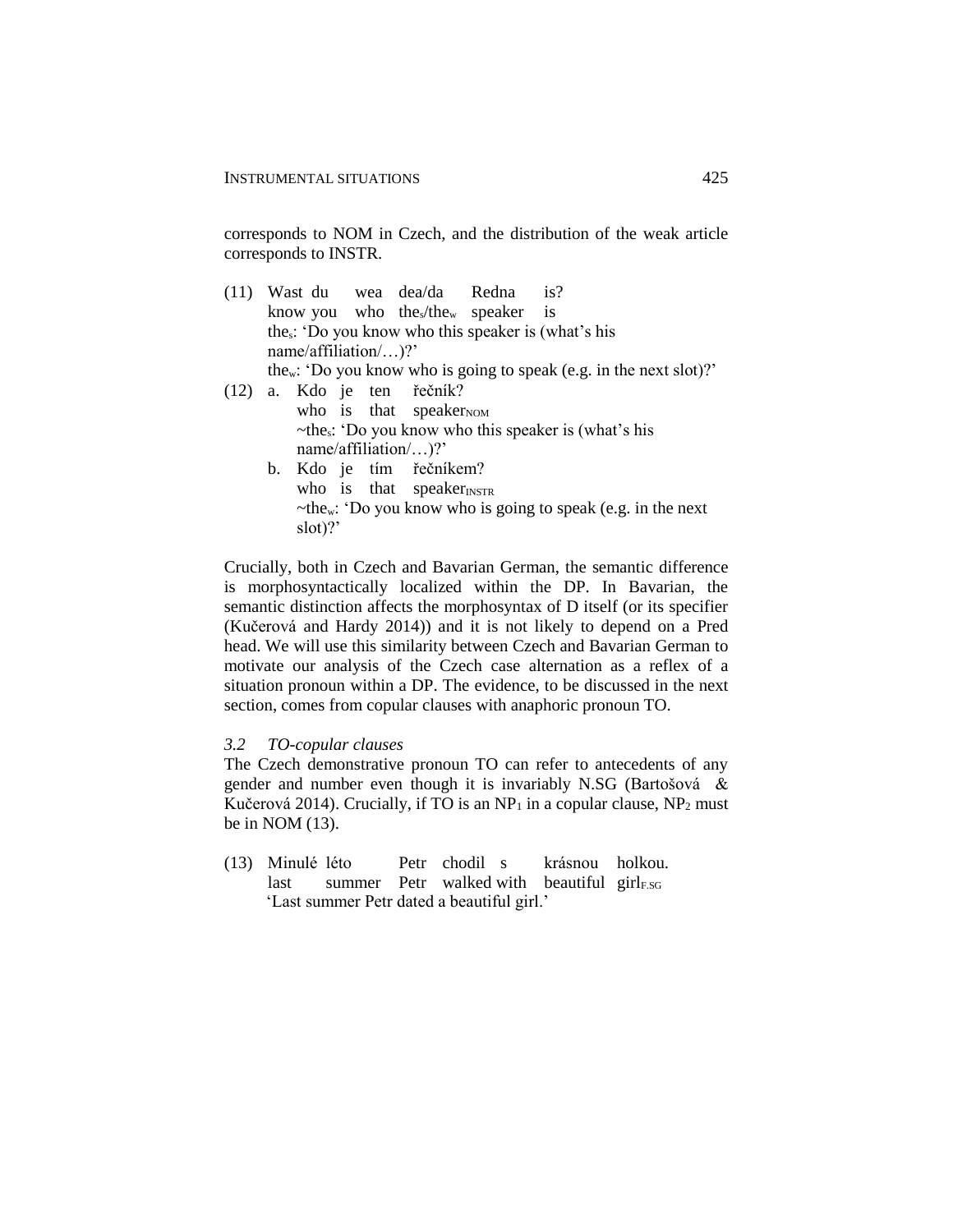- a. Byla to zpěvačka.<sup>3,4</sup>  $was<sub>ESG</sub>$  TO singer<sub>NOM</sub>
- b. \* Bylo /a to zpěvačkou.  $was<sub>N.SG</sub>$  /F.SG TO singer $_{INSTR}$ 'That/she was a singer.'

Note that Czech TO is not the same syntactic object as TO in Polish. Czech TO is an argument and in an NP-NP copular clause it replaces one of the NPs. Polish TO is a nominal copula and consequently it co-occurs with two NPs (Citko 2008).

That  $NP<sub>2</sub>$  in a TO copular clause cannot be in INSTR is surprising because neither other pronouns nor *pro*-drop share this restriction on case, as witnessed by the examples in (14)-(16).

- (14) *Personal pronoun:*
	- a. Ona byla zpěvačka. she was<sub>E.SG</sub> singer<sub>NOM</sub>
	- b. Ona byla zpěvačkou. she was<sub>F.SG</sub> singer<sub>INSTR</sub> 'She was a singer.'

(15) *Pro-drop:*

- a. Byla zpěvačka.
	- was<sub>F.SG</sub> singerNOM
- b. Byla zpěvačkou.  $was<sub>F.SG</sub>$  singer $<sub>INSTR</sub>$ </sub> 'She was a singer.'

<sup>&</sup>lt;sup>3</sup> There are two versions of TO in Czech copular clauses, a weak pronoun which linearly appears after the copula, and a strong pronoun which appears at the left periphery (i.e. precedes the verb). In this paper we will only be using the weak version of the pronoun as in most of our contexts it better fits the information structure of the clause.

<sup>&</sup>lt;sup>4</sup> Note that in copular clauses with TO, the copula agrees with NP<sub>2</sub>. Kučerová & Bartošová (2014, 2015) argue that TO is phi-feature deficient and hence cannot trigger agreement.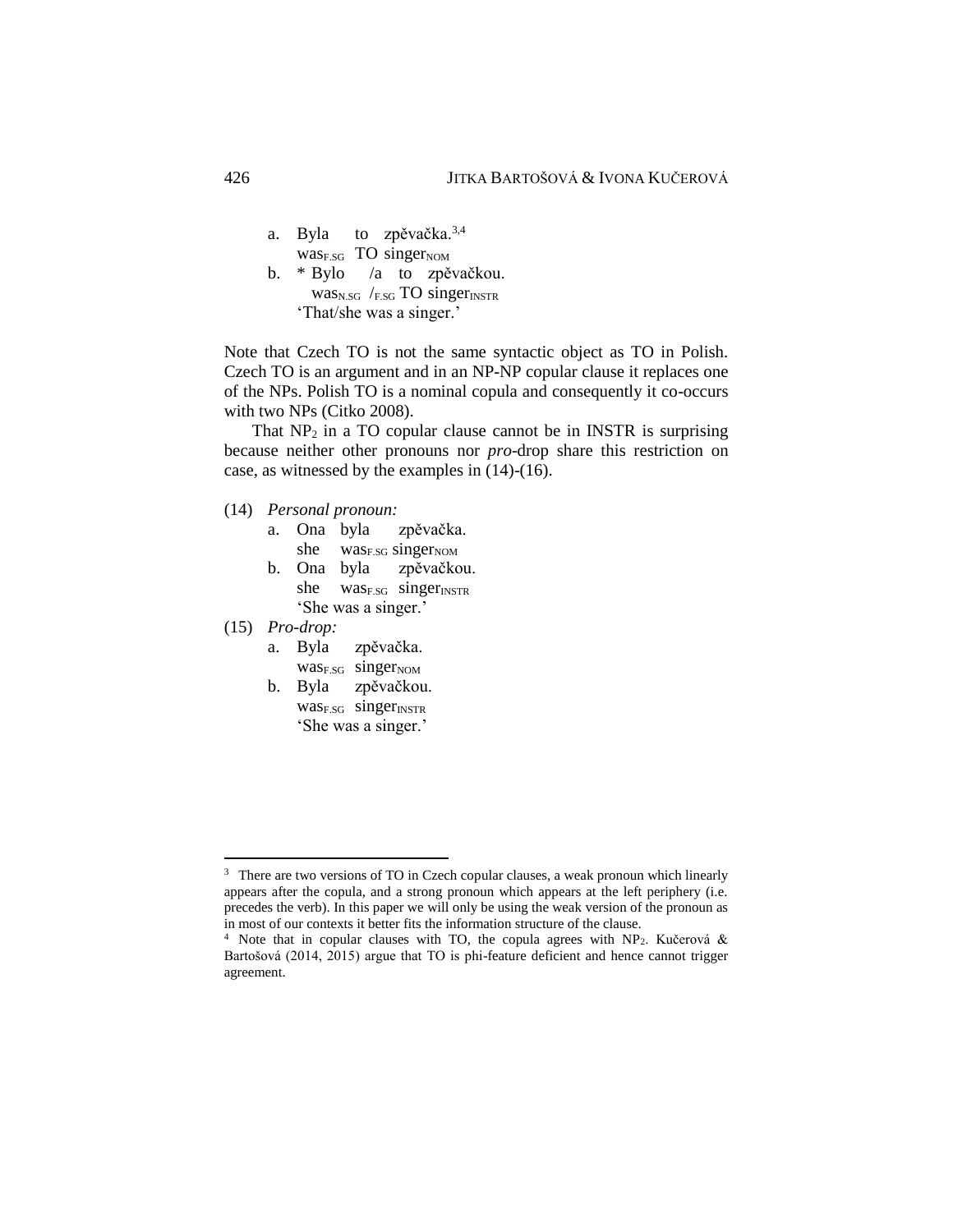#### (16) *Demonstrative pronoun:*<sup>5</sup>

| a. Ta | byla | zpěvačka.                                                      |
|-------|------|----------------------------------------------------------------|
|       |      | that <sub>F.SG</sub> was <sub>F.SG</sub> singer <sub>NOM</sub> |
| b. Ta |      | byla zpěvačkou.                                                |

that<sub>F.SG</sub> was<sub>F.SG</sub> singer $_{INSTR}$ 'She was a singer.'

We argue that the relevant distinction between TO and other pronouns lies in their semantic properties. Pronouns, proper names, and other definite descriptions can either denote individuals of type *e,* or individual concepts, i.e., individuals relativized to a situation (type ⟨*s*,*e*⟩; Elbourne 2005, 2008, Percus & Sharvit 2014). <sup>6</sup> The example in (17) demonstrates the contrast between the individual and the individual concept reading for English. In (17a) *he* refers to an individual about whom it is true that he is currently the Pope, while in (17b) *he* refers to different Popes in different situations, i.e., *he* denotes an individual concept.

(17) a. He [= Francis] is Argentinian.

 $\overline{a}$ 

b. He [= whoever the Pope is] is usually Italian.

English personal pronouns are systematically ambiguous between these two readings. We argue that Czech personal pronouns, demonstrative pronouns and *pro* are not ambiguous: they denote individuals. TO is special in that it denotes an individual concept, i.e., a minimal situation which contains an individual.<sup>7</sup> The example in  $(18)$ , parallel to what we

<sup>&</sup>lt;sup>5</sup> The examples with demonstratives are somewhat odd without an appropriate contrastive context. For some speakers, adding a relative clause, as in *Ta, na rozdíl od té jeho současné…* 'That one, in contrast to his current girlfriend…', improves grammaticality.

 $6$  Two clarifications are in order: in contrast to Elbourne, we side with Percus & Sharvit (2014) in that both individuals and individual concepts are possible denotations of definite descriptions. Second, for ease of exposition we use a version of situational semantics in which every argument does not combine with a situational characteristic function. In the actual analysis, we will clarify that what we really mean by  $\langle s, e \rangle$  is a DP with a syntactically present situation pronoun, instead of a DP purely having a semantic situational argument.

<sup>&</sup>lt;sup>7</sup> Since TO is of type  $\langle s, e \rangle$ , one might wonder whether TO is not an NP<sub>2</sub>. If that were the case, then TO could alternate between NOM and INSTR. As (i) shows, this is not the case.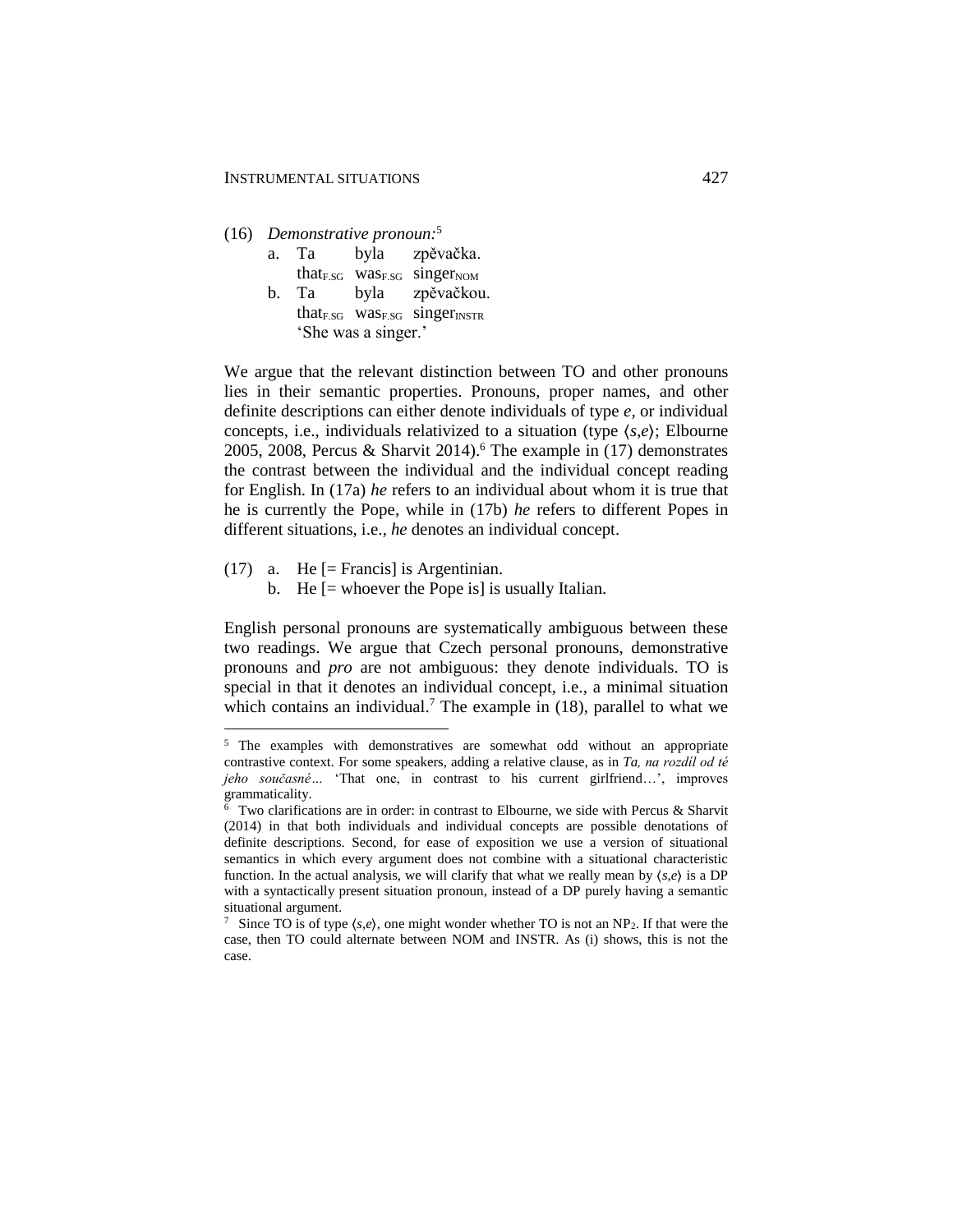saw in (17) for English, demonstrates this distinction. To get the interpretation parallel to (18b), i.e., that it is true that 'Peter's girlfriends' were usually singers, TO must be used. TO denotes an individual concept of 'whoever happened to be Peter's girlfriend in the past', (18a). In contrast, a personal pronoun (18b), *pro* (18c), or a demonstrative pronoun (18d) cannot range over multiple 'Petr's girlfriends'. They must refer to a single individual.

- (18) Petr vždycky chodil s krásnou holkou. Petr always walked with beautiful girl 'Petr always dated beautiful girls.'
	- a. *TO:*
		- (i) Obvykle to byla zpěvačka. usually  $TO$  was singer $_{NOM}$
		- (ii) \* Obvykle to byla zpěvačkou. usually  $TO was$  singer $<sub>INSTR</sub>$ </sub> 'She was usually a singer.'
	- b. # *Personal pronoun:*
		- (i) # Ona byla obvykle zpěvačka. she was usually singerNOM
		- (ii) # Ona byla obvykle zpěvačkou. she was usually singer $_{\text{INSTR}}$ 
			- Intended: 'She was usually a singer.'
	- c. # *Pro-drop:*
		- (i) # Obvykle byla zpěvačka. usually was singer $_{\text{NOM}}$
		- (ii) # Obvykle byla zpěvačkou. usually was singer $_{\text{INSTR}}$ 
			- Intended: 'She was usually a singer.'
	- d. # *Demonstrative pronoun:*
		- (i) # Ta byla obvykle zpěvačka. that $F_{.SG}$  was usually singer $_{NOM}$

<sup>(</sup>i) \* Byla tím zpěvačka. was<sub>F.SG</sub> TO<sub>INSTR</sub> singer<sub>NOM</sub>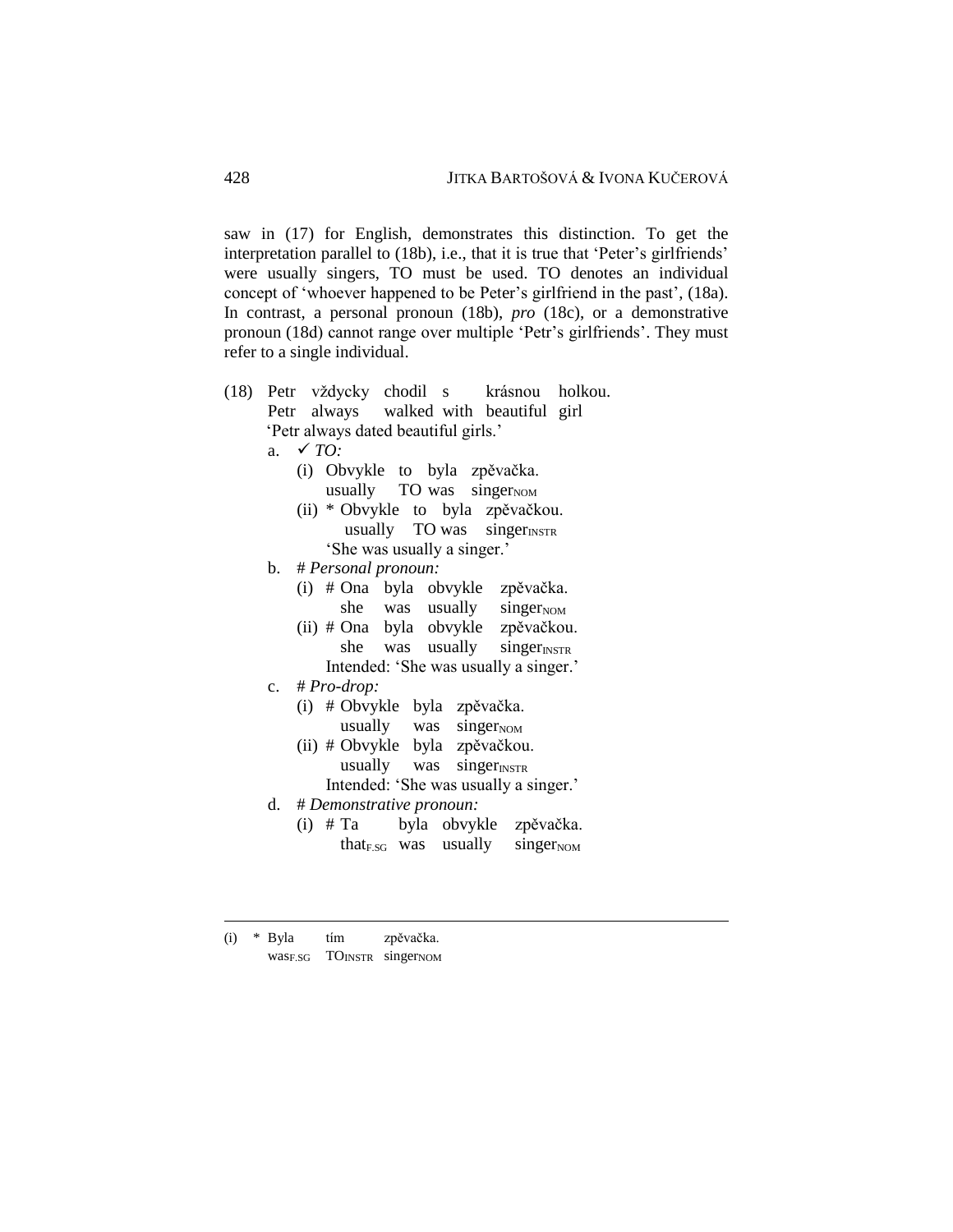(ii) # Ta byla obvykle zpěvačkou. that $_{ESG}$  was usually singer $_{INSTR}$ Intended: 'She was usually a singer.'

Note also that while the INSTR NP is ungrammatical with TO in (18aii), it is grammatical but not felicitous in the other (ii) examples. If the context was set up so that the subject pronouns were interpreted as individuals, both (18bii) and (18cii) would be fully acceptable. The quantificational element 'usually' would then range over different situations with an identical referent. An example of such a context would be: 'Mary used to play in several punk-rock bands with her friend John. While John was a multi-instrumentalist and he played a different instrument in each band, she was usually a singer.' In other words, 'she' refers to Mary in multiple punk-rock bands. We can summarize the data pattern we have seen so far in the empirical generalization in (19).

- (19) *Generalization (v.1)*
	- a. if  $NP_1$  is an individual,  $NP_2$  may be in INSTR
	- b. if  $NP_1$  is an individual concept,  $NP_2$  must be in NOM

TO may refer not only to individual concepts but to situations or subsituations as well. Crucially, none of these interpretations allows  $NP<sub>2</sub>$  to be in INSTR. We can see this in (20b) where TO refers to the situation of our visit of the castle. Note also that while the individual-conceptdenoting TO is best translated to English as a personal pronoun (*she*, *he*), the appropriate translation of the situation-denoting TO is *it*.

- (20) S Lucií jsme navštívily hrad v New Jersey. with Lucie are visited castle in New Jersey 'Lucie and I visited a castle in New Jersey.' a. Byl to krásný výlet. was TO beautiful trip $_{\text{NOM}}$ b. \* Bylo TO krásným výletem. was TO beautiful trip $_{\text{INSTR}}$ 
	- 'It [= our visit/that we visited the castle] was a beautiful trip.'

The common denominator of the two interpretations of TO, i.e., as individual concept and situation or as sub-situation, is that they are of a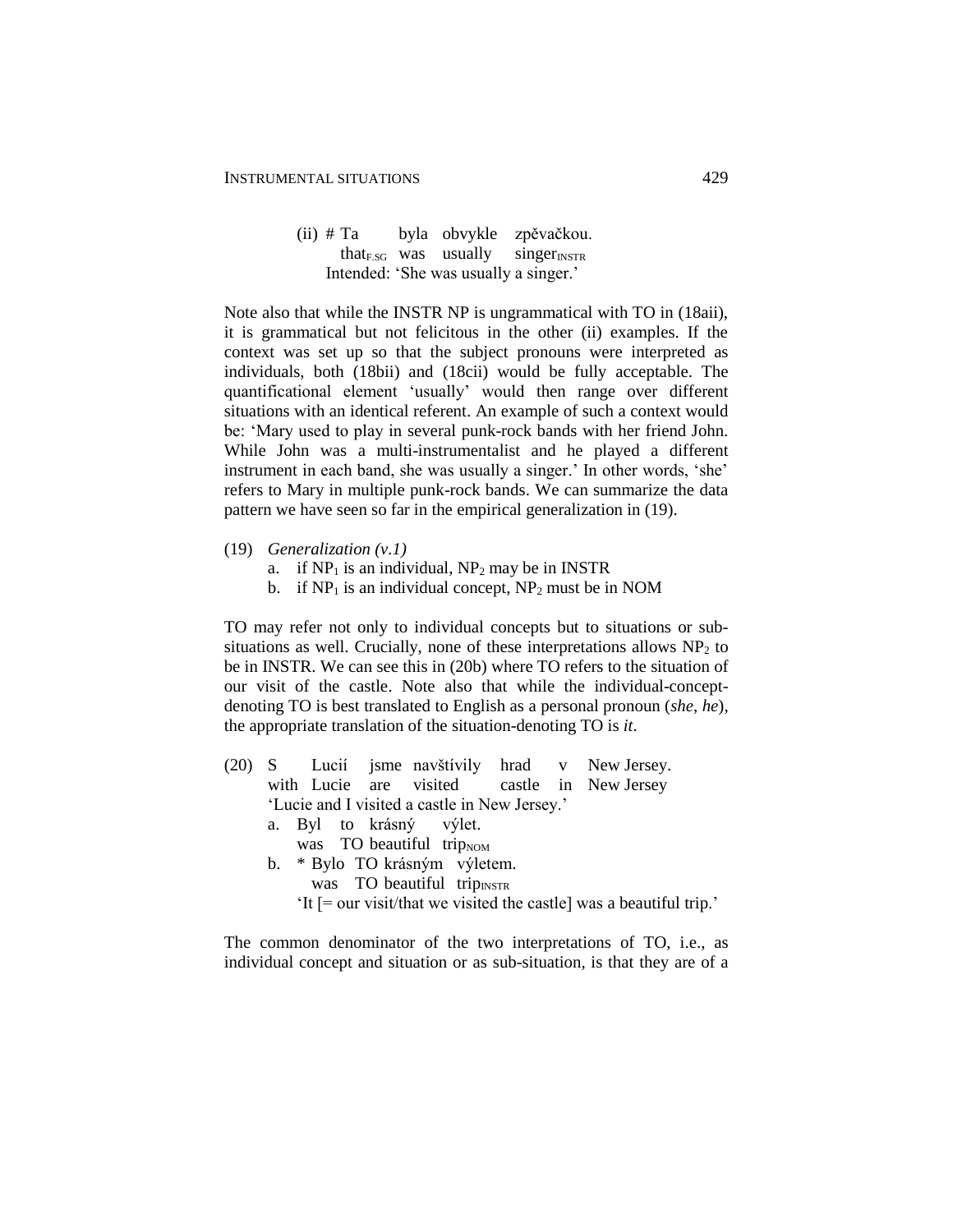situational type. $8$  We argue that it is this semantic property that underpins the case alternation. Our revised empirical generalization that captures the pattern is in (21).

(21) *Generalization (v.2)*

If  $NP_1$  is of a situational type,  $NP_2$  must be in NOM.

### *3.3 The properties of DPs*

How should we explain the pattern described above and the interactions between the two NPs in Czech copular clauses?

Step 1: INSTR versus NOM. We follow the Czech descriptive literature (Kopečný 1958, Uličný 2000) and Slavic formal literature discussed above in that INSTR NP in a copular clause is used when the proposition refers to a spatiotemporally restricted event. Specifically, we follow Geist (2007) in that we treat INSTR as restricting the predication to a specific topic situation. However, we depart from Geist (2007) in that we do not tie the semantic difference between INSTR and NOM to the presence versus absence of a Pred head. Instead, we place the locus of the semantic distinction into the DP itself, analogically to the analysis of Bavarian definite articles.

Concretely, we argue that INSTR in copular clauses is an overt morphological mapping of a DP that contains a situation pronoun (in the sense of Percus 2000, Keshet 2008, 2010, von Fintel & Heim 2007/2011, Schwarz 2012, among others).<sup>9</sup> A situation pronoun is a syntactically merged item whose semantic value is a situation.

We thus follow Schwarz (2012) in stating that situation pronouns are distinct from semantic situation arguments. While all predicates have semantic situation arguments, i.e. they are interpreted with respect to some world or situation and they are bound within some world of evaluation, a situation pronoun can be syntactically merged only in determiners of certain DPs.<sup>10</sup> Finally, we argue that the crucial difference

<sup>8</sup> See Bartošová (to appear) for an analysis of TO as being of a flexible semantic type.

<sup>&</sup>lt;sup>9</sup> For reasons of space we cannot fully elaborate on the theory of case assignment we assume. In general, we follow the Distributed Morphology framework: for us, INSTR is an overt morphological realization of a feature bundle that contains a situation pronoun, more precisely, its featural representation.

 $10$  As Schwarz (2012) points out, having every semantic situation argument for each predicate represented as a situation pronoun would lead to overgeneration.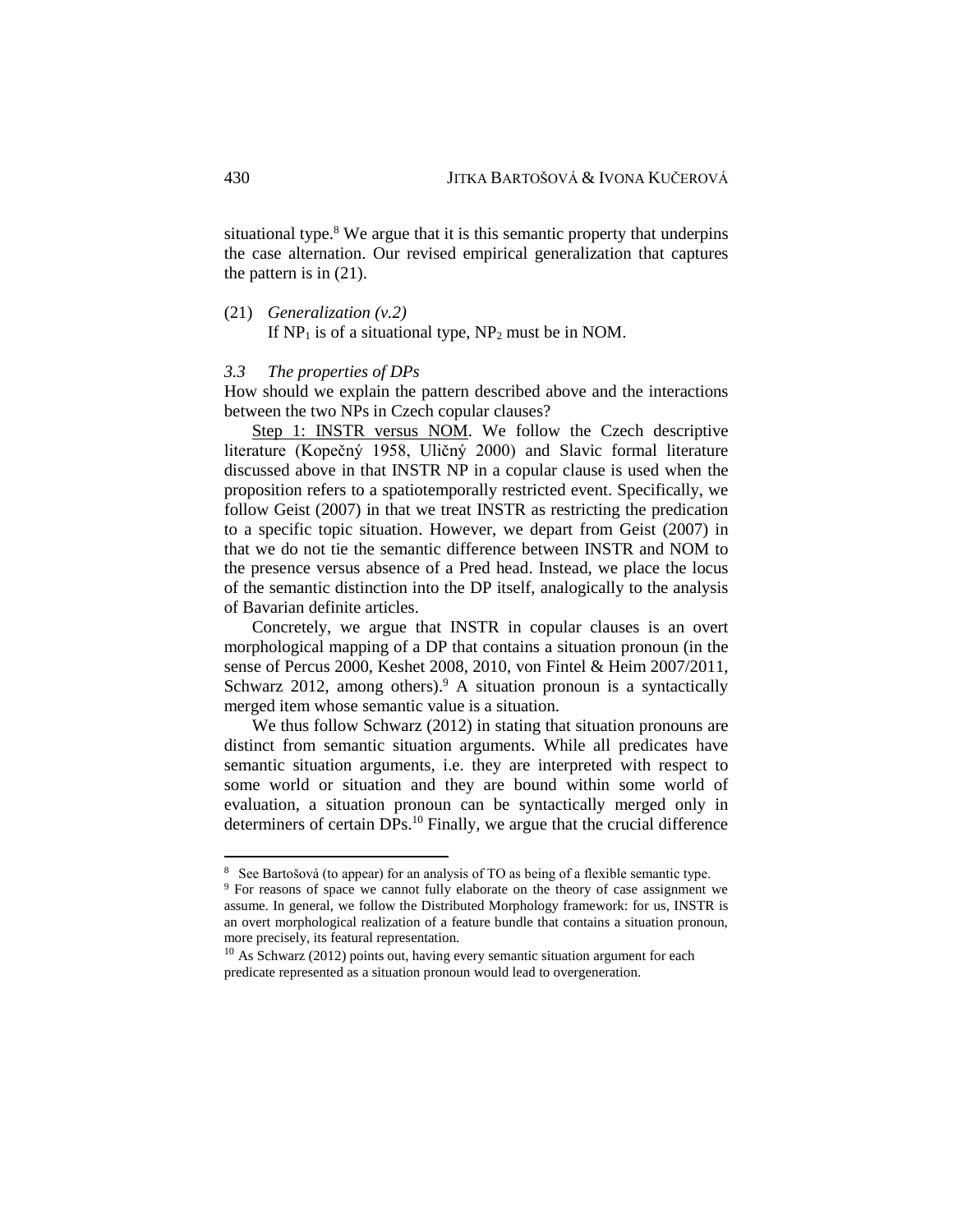between the binding of semantic arguments and a situation pronoun is that a situation pronoun must be bound by 'a situation under discussion', i.e., a contextually restricted (sub)situation (cf. Roberts 2012, von Fintel 1994, Büring 2003, among others). In other words, while a semantic argument of a predicate can be enclosed under an existential closure, a situation pronoun requires an anaphoric antecedent, i.e., a contextually restricted (sub)situation. $11$ 

This still does not explain why TO cannot co-occur with INSTR NP<sub>2</sub> and thus we need to say something more about TO. The same objection applies to Geist's (2007) original analysis. However, as we will discuss in Step 3, the distribution of situation pronouns can be further restricted.

Step 2: TO. While other pronouns and *pro* refer strictly to individuals and not individual concepts, as we have seen in (18), TO is always of a situational type. We argue that the reason for this is that TO is an overt morphological realization of a structure containing a situation pronoun (or might even be an overt situation pronoun itself):

 $(22)$  TO = SP

 $\overline{a}$ 

Step 3: Situation Economy. So far we have established two important points: (i) in copular clauses, NOM NPs do not contain situation pronouns unless they are realized as TO; (ii) if an NP is realized as TO or if an NP is in INSTR, it always contains a situation pronoun. We need to take one step further in order to explain why  $NP_2$  must be in NOM if  $NP_1$ is realized as TO.

Here we depart from Schwarz (2012) in that we assume that the distribution of situation pronouns is regulated by the Situation Economy of Keshet (2010)<sup>12</sup>:

<sup>&</sup>lt;sup>11</sup> We are not sure what the exact denotation of a situation pronoun is. Note that in a system such as that of Elbourne (2005, 2008, 2013) or Percus and Sharvit (2014), the work is being done by a (presupposed) referential index either in the denotation of the pronoun, or the denotation of the copula. This implementation works well for individual concepts but does not straightforwardly extend to the other configurations discussed here. <sup>12</sup> Situation Economy belongs to a larger family of semantic economy principles which operate at the syntax-semantics interface (Heim 1991, Fox 1995, Reinhart 2006, Kučerová 2007, among others).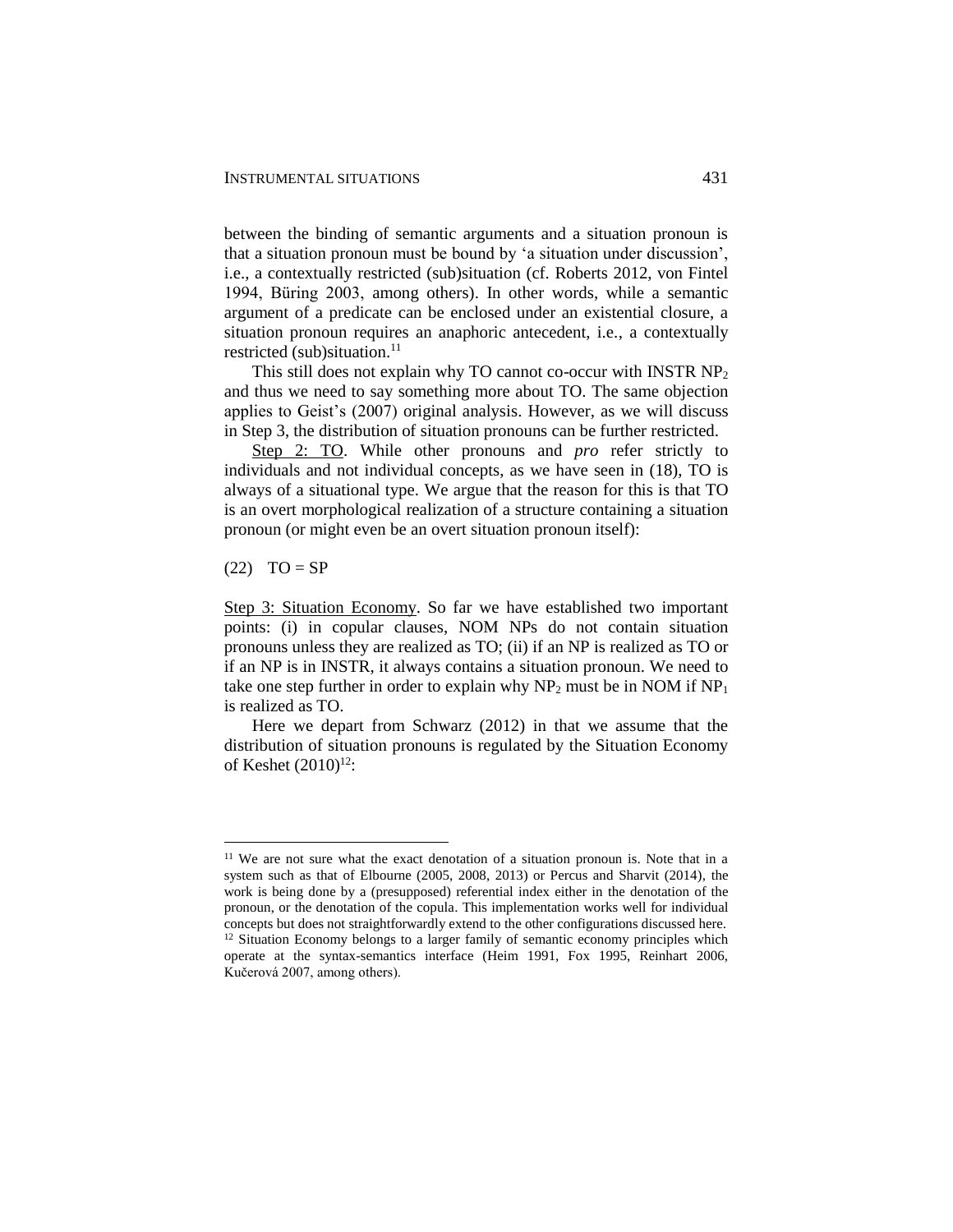(20) *Situation Economy*

Rule out a structure  $\alpha$  if there is a grammatical alternative to  $\alpha$  that has fewer situation pronouns. (Keshet 2010)

Step 4: How it works.<sup>13</sup>



Pred NP<sub>2NOM</sub>

 $\lambda$ s...

 $\checkmark$  Situation Economy

Let us first look at the basic NOM-NOM pattern. There is no situation pronoun in the structure because there is no contextually restricted situation that would require being bound by a situation pronoun. As all predicates bear a semantic situation argument and there is no contextually salient situation that would need to be bound by a situation pronoun, no situation pronoun is necessary. Only the predicate bears a semantic situation argument which is bound by the  $\lambda$  on the Pred head. A situation pronoun is not needed and consequently is excluded by Situation Economy. In turn, the  $NP<sub>2</sub>$  is realized as NOM (21). The NOM-NOM pattern is a grammatical alternative to the NOM-INSTR pattern which contains fewer situation pronouns. More precisely, the NPs in the NOM-NOM pattern do not contain any situation pronoun. As no situation pronoun is required on the NPs, the copular clause surfaces as NOM-NOM.

<sup>&</sup>lt;sup>13</sup> The following trees are for clarity of presentation only; that is, their structure is rather crudely simplified.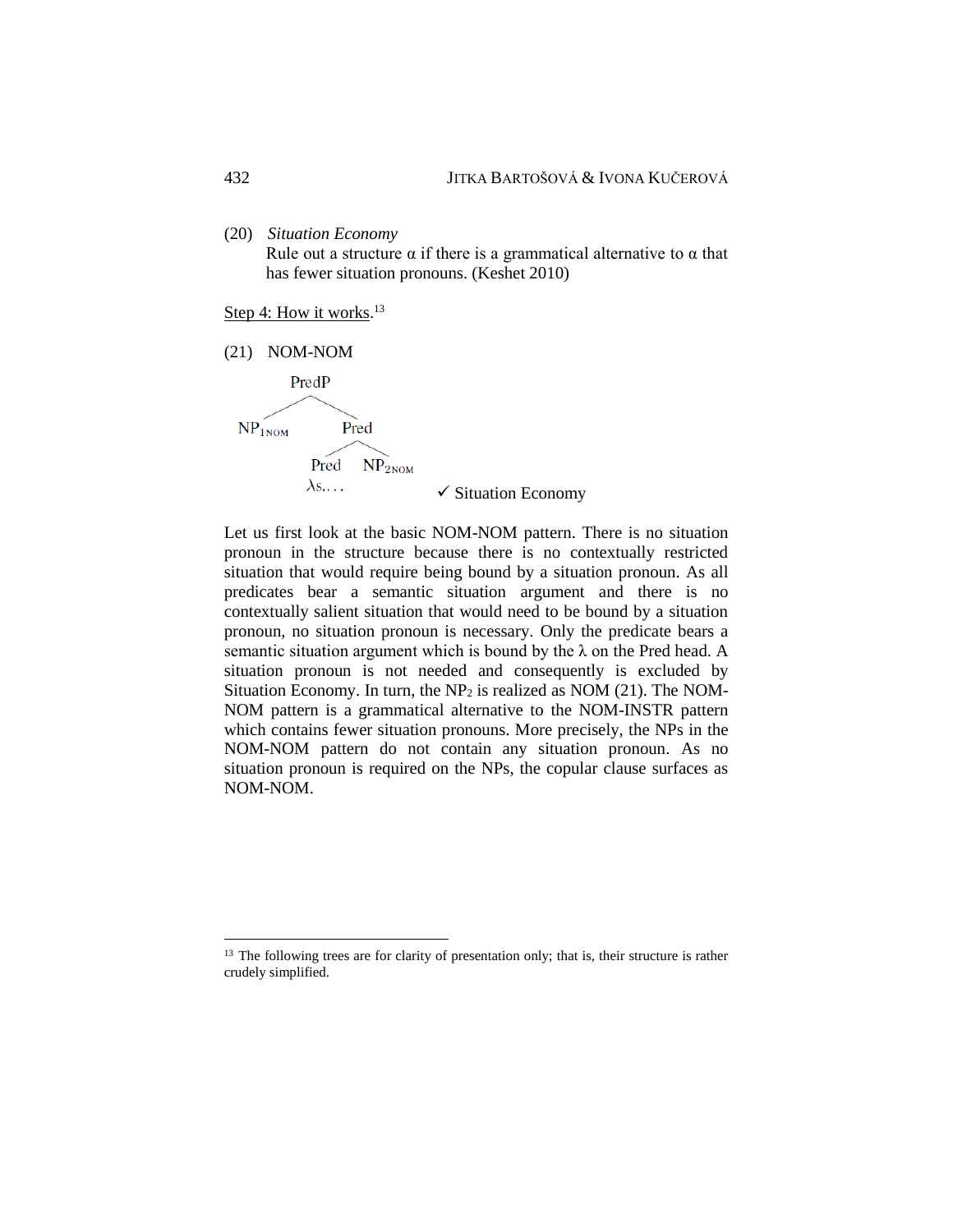

In the NOM-INSTR pattern, the matrix predication is restricted to a contextually restricted situation and a situation pronoun is needed in this type of copular clauses. Since a situation pronoun may only be merged within certain DPs (Schwarz 2012), a situation pronoun is merged in the noun phrase within the predicative part of the structure. On the surface, this DP is morphologically realized as INSTR (see the tree in (22)), as INSTR DPs contain situation pronouns while NOM DPs do not. In other words, the context requires the copular clause to be bound within a contextually salient situation. Thus the copular clause surfaces as NOM-INSTR and not as NOM-NOM, because the NPs in the NOM-NOM pattern lack a situation pronoun.

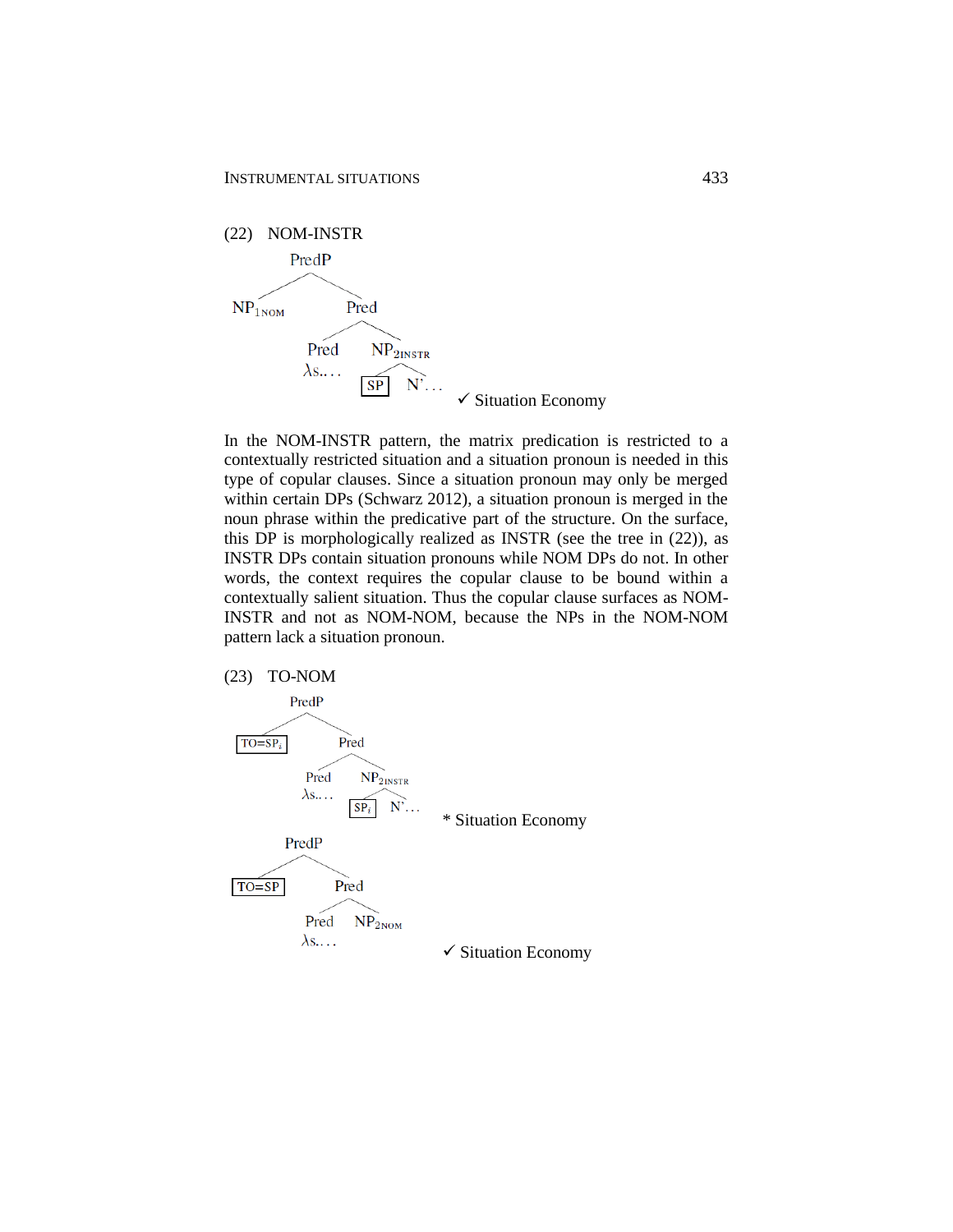In the case of the TO-NOM pattern, the matrix predication is restricted to a contextually salient situation and a syntactically represented situation pronoun is necessary. However, since there is already a situation pronoun in the structure within TO, the Situation Economy prevents the merge of another situation pronoun which would be anaphoric to the same contextually restricted situation. Consequently, the TO-INSTR pattern is ruled out because there is a more economical structure, namely, TO-NOM  $(23).^{14}$ 

#### **4 Predictions**

 $\overline{a}$ 

#### *4.1 More than one proposition → more than one situation pronoun*

Our analysis predicts that if there is more than one contextually salient situation, there could be more than one situation pronoun within a single copular clause. In other words, if the distribution of INSTR is restricted by Situation Economy, we expect TO to co-occur with an INSTR NP but only if the situation pronoun within INSTR NP refers to a situation distinct from the contextually salient situation of the matrix predication.

This prediction is borne out with NPs denoting a concealed proposition (Heim 1979, Nathan 2006, Percus 2014). If  $NP<sub>2</sub>$  corresponds to a complex nominal structure containing a proposition, this inner proposition can in principle be bound by a contextually restricted situation distinct from the contextual restriction on the matrix predicate (TO). As the following examples with *příčina* 'cause' demonstrate, this prediction is borne out. If  $NP_1$  is TO and  $NP_2$  is a concealed proposition,  $NP<sub>2</sub>$  may appear in INSTR (24).<sup>15</sup>

<sup>&</sup>lt;sup>14</sup> An anonymous reviewer correctly pointed out that our analysis involves an inherent asymmetry between  $NP_1$  and  $NP_2$  in that  $NP_1$  can be a situation pronoun but cannot contain it. In contrast, NP<sup>2</sup> may contain a situation pronoun but cannot be a situation pronoun itself. We do not have a principled explanation for the difference, mostly because we lack an understanding of the interaction between situation pronouns associated with a TP and its counterparts associated with nominal structures.

<sup>15</sup> An anonymous reviewer correctly pointed out that the existence of TO-INSTR constructions when an additional contextually salient situation is available not only confirms the predictions of the analysis, it is able to disprove a possible alternative casebased analysis, according to which the obligatory nominative case on  $NP<sub>2</sub>$  in the presence of TO is just a reflex of the obligatory agree relationship between the copula and NP2.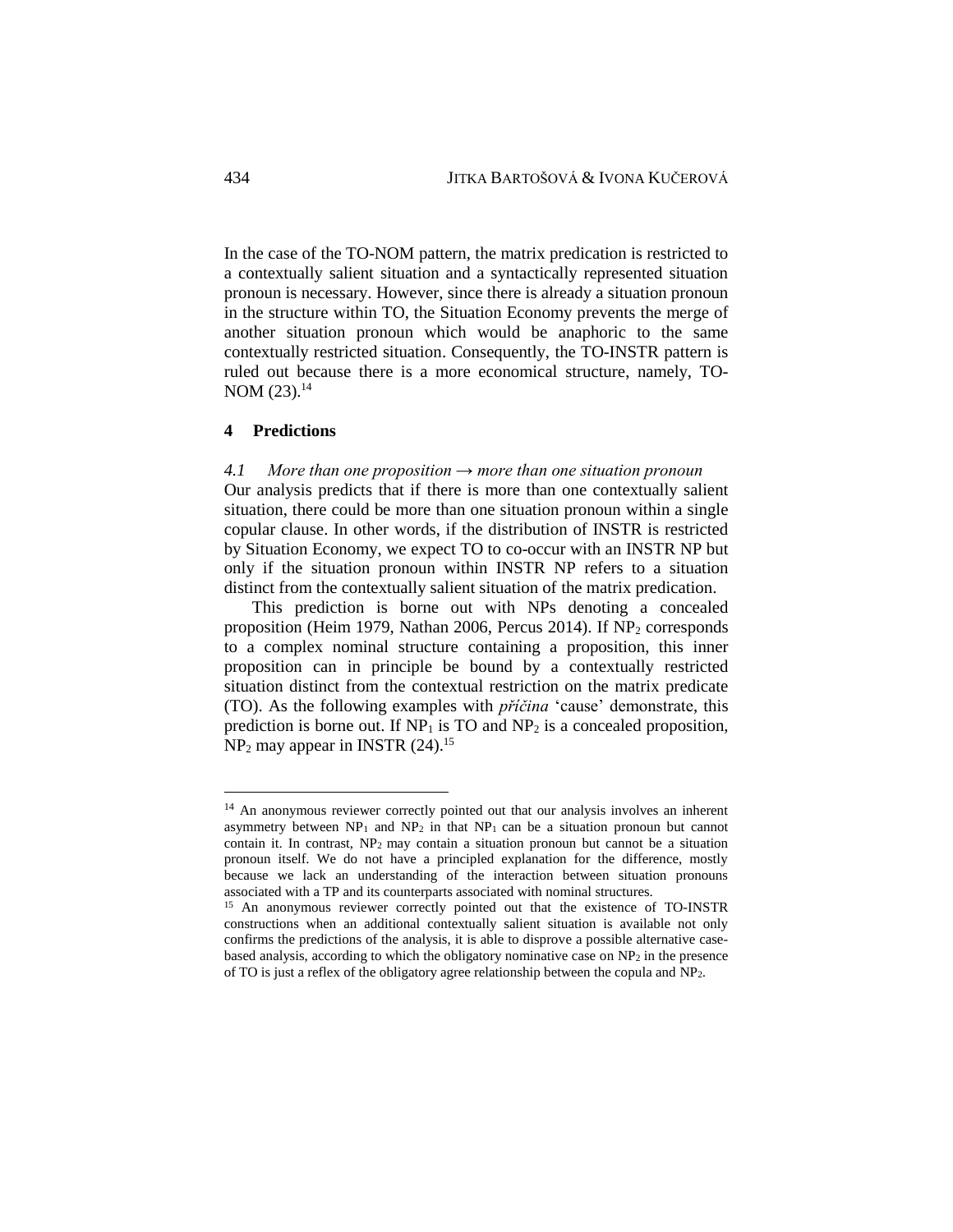- (24) Petr potkal nádhernou dívku. Petr met beautiful girl 'Petr met a beautiful girl.' a. Byla to příčina jeho rozvodu.
	- was TO cause<sub>NOM</sub> of-his divorce b. Bylo TO příčinou jeho rozvodu. was TO cause<sub>INSTR</sub> of-his divorce 'It [= that Petr met the girl] was the reason of his divorce.'

#### *4.2 Concealed propositions → INSTR without TO*

Since concealed propositions contain a proposition that needs to be situationally bound, if a concealed proposition cannot be parasitic on another situation pronoun in the structure, we expect the concealed proposition to combine with a situation pronoun more often than other types of NPs. Recall the example in (3) in which INSTR was preferred over NOM in a copular clause containing the concealed proposition *příčina*. This prediction is further confirmed by the distribution of INSTR in the Czech National Corpus. There are only a few dozen of instances of *příčina* in NOM in the relevant syntactic contexts, that is, those in which the NP could have appeared in INSTR. In contrast, there are 2,518 instances of *příčina* in INSTR. This distribution sharply contrasts with concealed propositions in TO-copular clauses where only about a half of NP2s denoting concealed propositions are in INSTR.

#### **5 Conclusions**

We have argued that the case variation in Czech NP-NP copular clauses needs to be accounted for in terms of the distribution of situation pronouns within a syntactic structure. Specifically, we have argued that while the anaphoric pronoun TO and INSTR NPs contain a syntactically merged situation pronoun, NOM NPs do not. Furthermore, we have argued that the distribution of situation pronouns is regulated by the Situation Economy of Keshet (2010). This economy condition on representations rules out structures that contain more situation pronouns than necessary in the given context. Even though we restricted our analysis to Czech copular clauses, the analysis lends itself to an extension to Polish and Russian pronominal copulas as well. Since in Polish and Russian the nominal copula (TO) is incompatible with the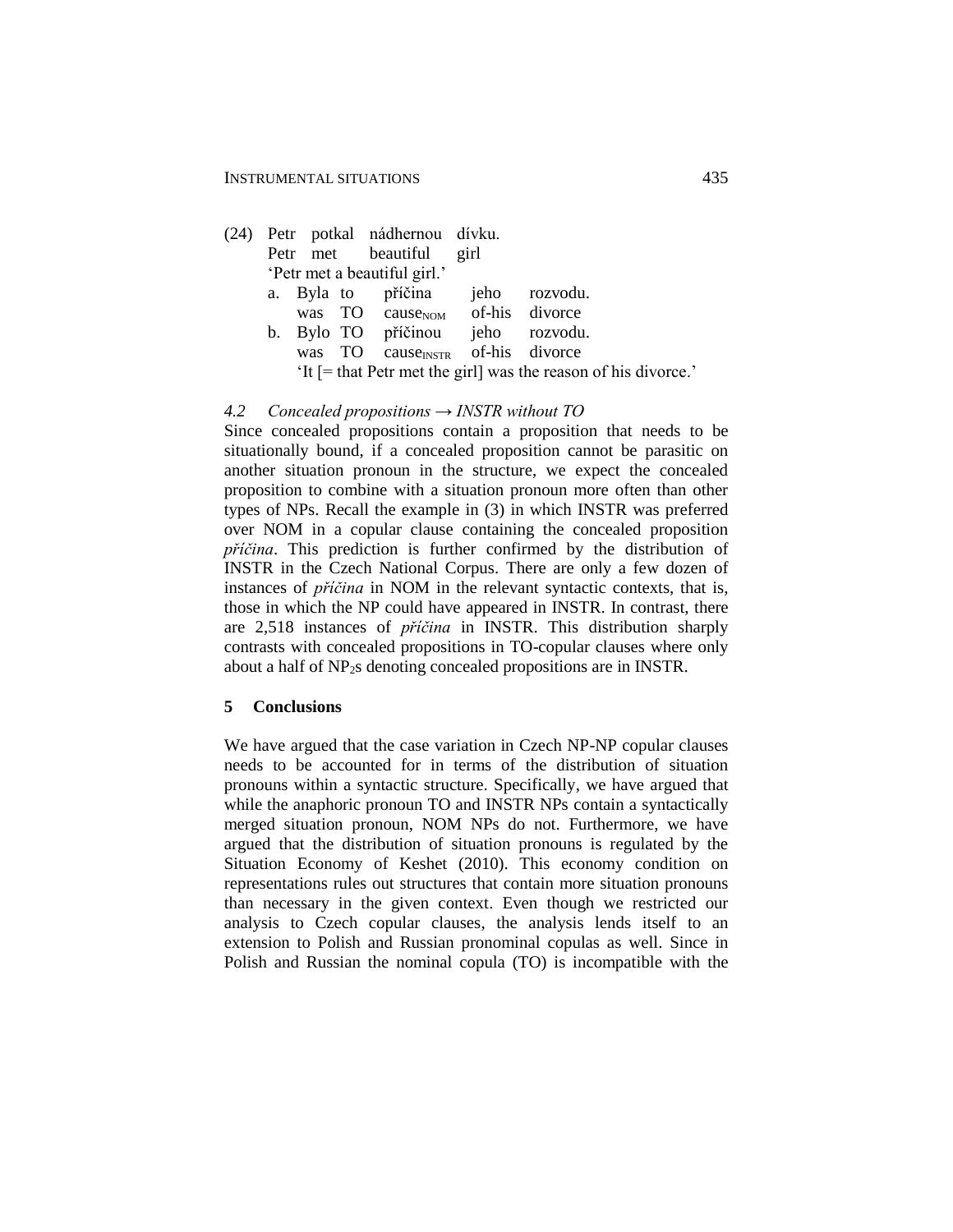NOM-INSTR pattern, it is plausible that the pronominal copula is a situation pronoun (or might contain one). Consequently, the NOMpronominal copula-INSTR structure might be ruled out by the Situation Economy analogically to the TO-INSTR pattern in Czech. The details of the extended analysis, however, have to await another occasion.

#### **References**

- Bailyn, John and Edward J Rubin. 1991. The Unification of Instrumental Case Assignment in Russian. *Cornell working papers in linguistics* 9, 99–126.
- Bailyn, John Frederick. 2001. On Scrambling: A Reply to Bošković and Takahashi. *Linguistic Inquiry* 32, 635–658.
- Bartošová, Jitka and Ivona Kučerová. 2014. Against a unified NP deletion analysis of pronouns: Evidence from demonstratives in Czech. In *Complex Visibles Out There. Proceedings of the Olomouc Linguistics Colloquium 2014: Language Use and Linguistic Structure*. Olomouc: Palacký University.
- Bartošová, Jitka and Ivona Kučerová. 2015. On Person, animacy, and copular agreement in Czech. Workshop on copulas across languages. University of Greenwich, London, UK (June 2015)
- Bartošová, Jitka. To appear. Semantic Analysis of Czech Demonstrative Pronoun TO. In *Proceedings of FDSL 10.5*. Brno.
- Borer, Hagit. 2005. *Structuring Sense: An Exo-skeletal Trilogy*. New York: Oxford University Press.
- Büring, Daniel. 2003. On D-Trees, Beans, and B-Accents. *Linguistics & Philosophy* 26, 511–545.
- Carlson, Gregory N. 1977. *Reference to Kinds in English*. Doctoral Dissertation. University of Massachusetts. Amherst.
- Citko, Barbara. 2008. Small Clauses Reconsidered: Not so small and not all alike. *Lingua* 118, 261–295.
- Elbourne, Paul. 2005. *Situations and individuals*. MIT Press.
- Elbourne, Paul. 2008. Demonstratives as individual concepts. *Linguistics and Philosophy* 31, 409–466.
- Elbourne, Paul. 2013. *Definite Descriptions*. Oxford-New York: Oxford University Press.
- Filip, Hana. 2001. The Semantics of Case in Russian Secondary Predication. In *Semantics and Linguistic Theory*, 192–211.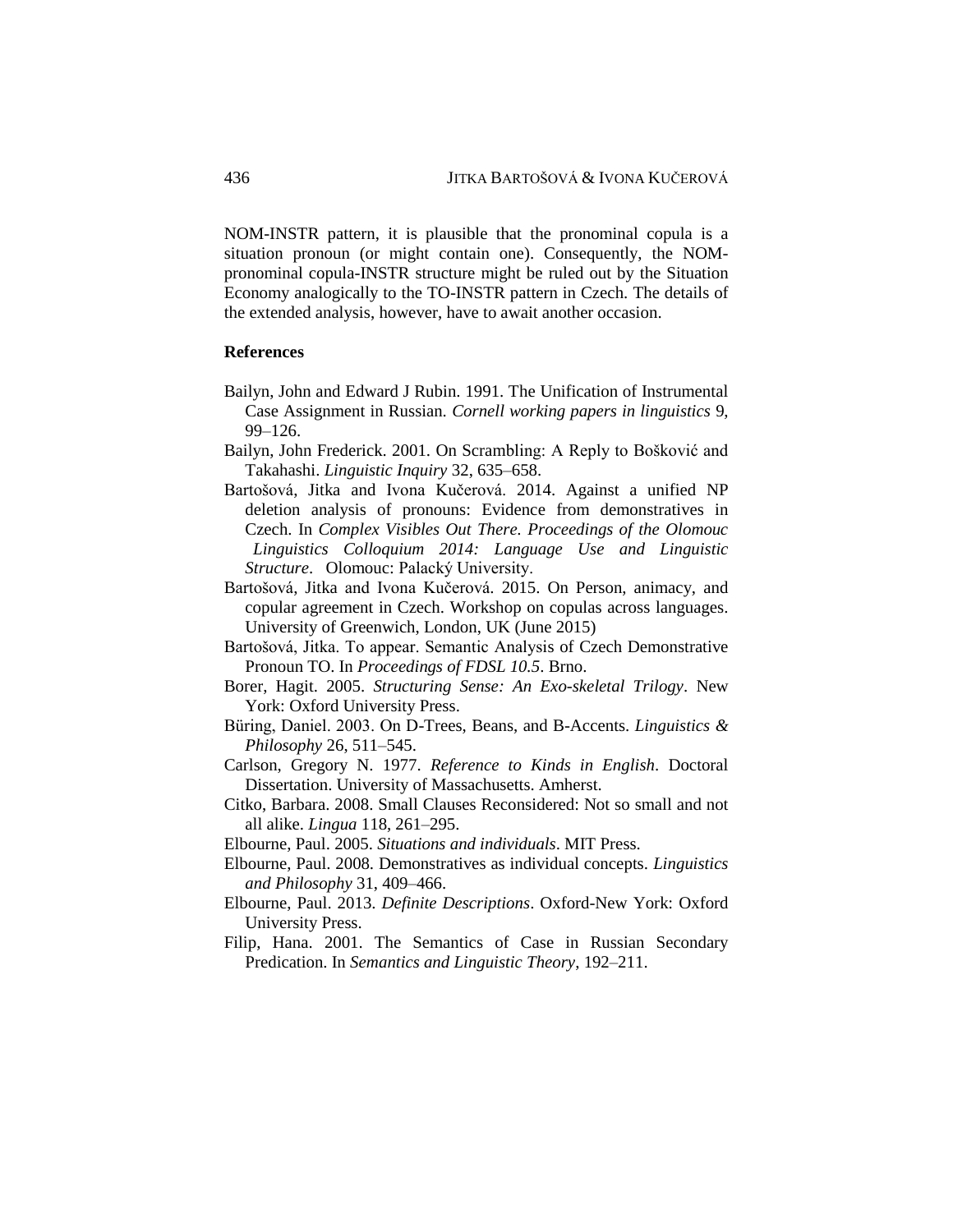- von Fintel, Kai and Irene Heim. 2007/2011. *Lecture Notes on Intensional Semantics*. MIT.
- von Fintel, Kai. 1994. *Restrictions on Quantifier Domains*. Doctoral Dissertation. University of Massachusetts at Amherst.
- Fox, Danny. 1995. Economy and Scope. *Natural Language Semantics* 3, 283–341.
- Franks, Steven and Asya Pereltsvaig. 2004. Functional Categories in the Nominal Domain. In *Proceedings of FASL 12*, 109–128. MI: University of Michigan Press.
- Geist, Ljudmila. 1999. Russisch byt' ('sein') als funktionale und/oder lexikalische Kategorie. *ZAS papers in linguistics* 14, 1–39.
- Geist, Ljudmila. 2007. Predication and Equation in Copular Sentences: Russian vs. English. Springer.
- Heim, Irene. 1979. Concealed Questions. In *Semantics from different points of view*, 51–60. Springer.
- Heim, Irene. 1991. Artikel und Definitheit. In *Semantik: Ein internationals Handbuch der zeitgenössischen Forschung*, 487–535. Berlin: Mouton de Gruyter.
- Keshet, Ezra. 2008. Only the Strong: Restricting Situation Variables. In *Proceedings of SALT* 18, 483–495.
- Keshet, Ezra. 2010. Situation Economy. *Natural Language Semantics* 18, 385–434.
- Kopečný, František. 1958. *Základy české skladby [Basics of Czech Syntax]*. Praha: Státní pedagogické nakladatelství.
- Kratzer, A. 1995. Individual-Level Predicates. *The Generic Book*.
- Schwager, Magdalena. 2007. (Non-)functional Concepts: Definite Articles in Bavarian. Talk presented at the 8<sup>th</sup> Szklarska Poreba Workshop.
- Kučerová, Ivona. 2007. Agreement in Icelandic: An Argument for Derivational Theory of Intervention Effects. In *Proceedings of the 34th wecol 2006*. 272–284. Fresno, CA: Department of Linguistics, California State University.
- Kučerová, Ivona and Rachael Hardy. 2014. Two Scrambling Strategies in German: Evidence from PPs. An extended abstract of a talk presented at the annual meeting of Linguistic Society of America, Minneapolis, MI, January 2014 [published online].
- Markman, Vita G. 2008. Pronominal copula constructions are what? Reduced specificational pseudo-clefts. In *Proccedings of WCCFL* 26,